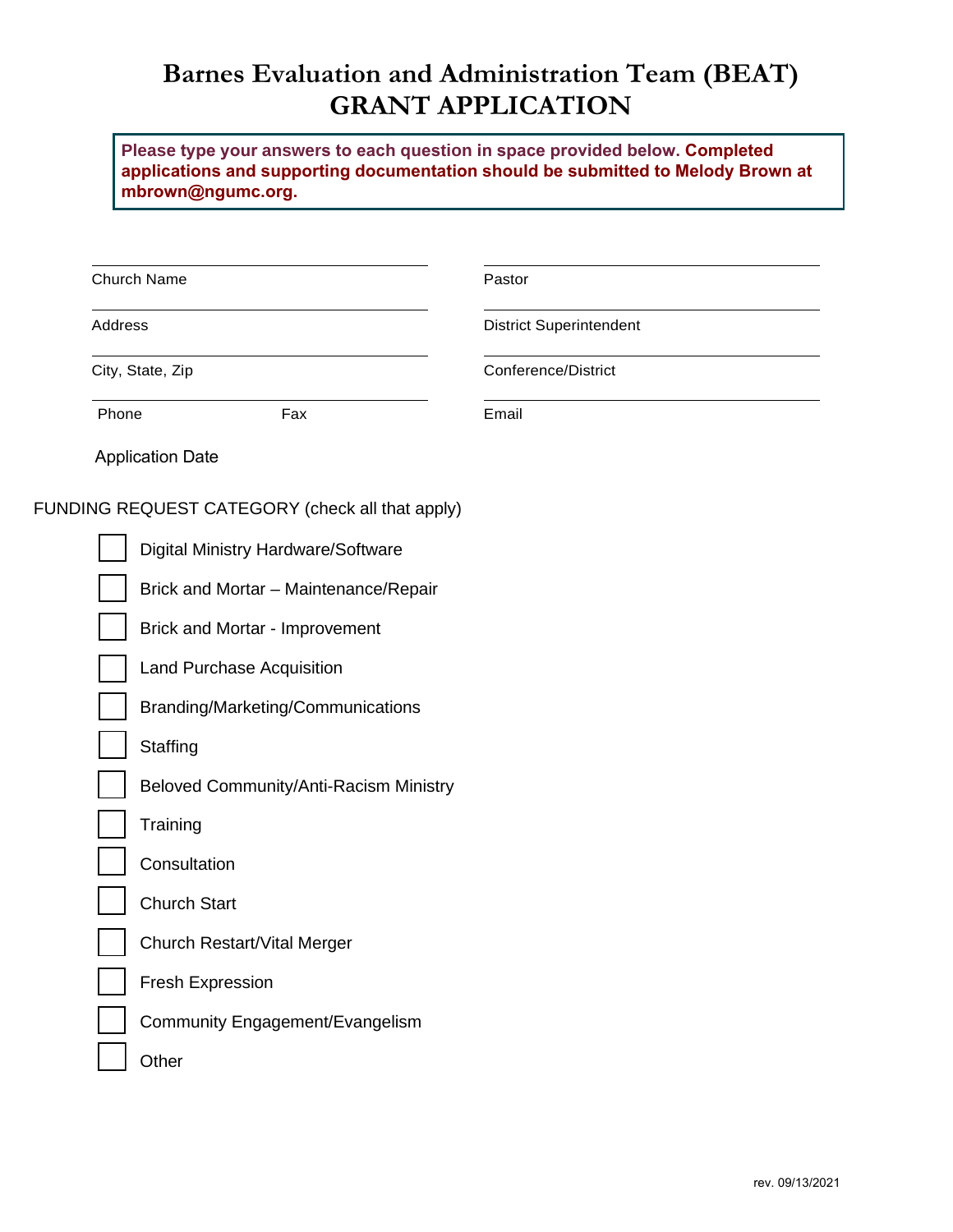What is the mission statement of the church?

Narrative of compelling mission for grant:

How does this project support the mission of the church?

Please provide a brief project description.

Please provide benchmarks for the project with the church's measurable and achievable metrics, dates funds needed for each benchmark, and the church's giving toward benchmarks.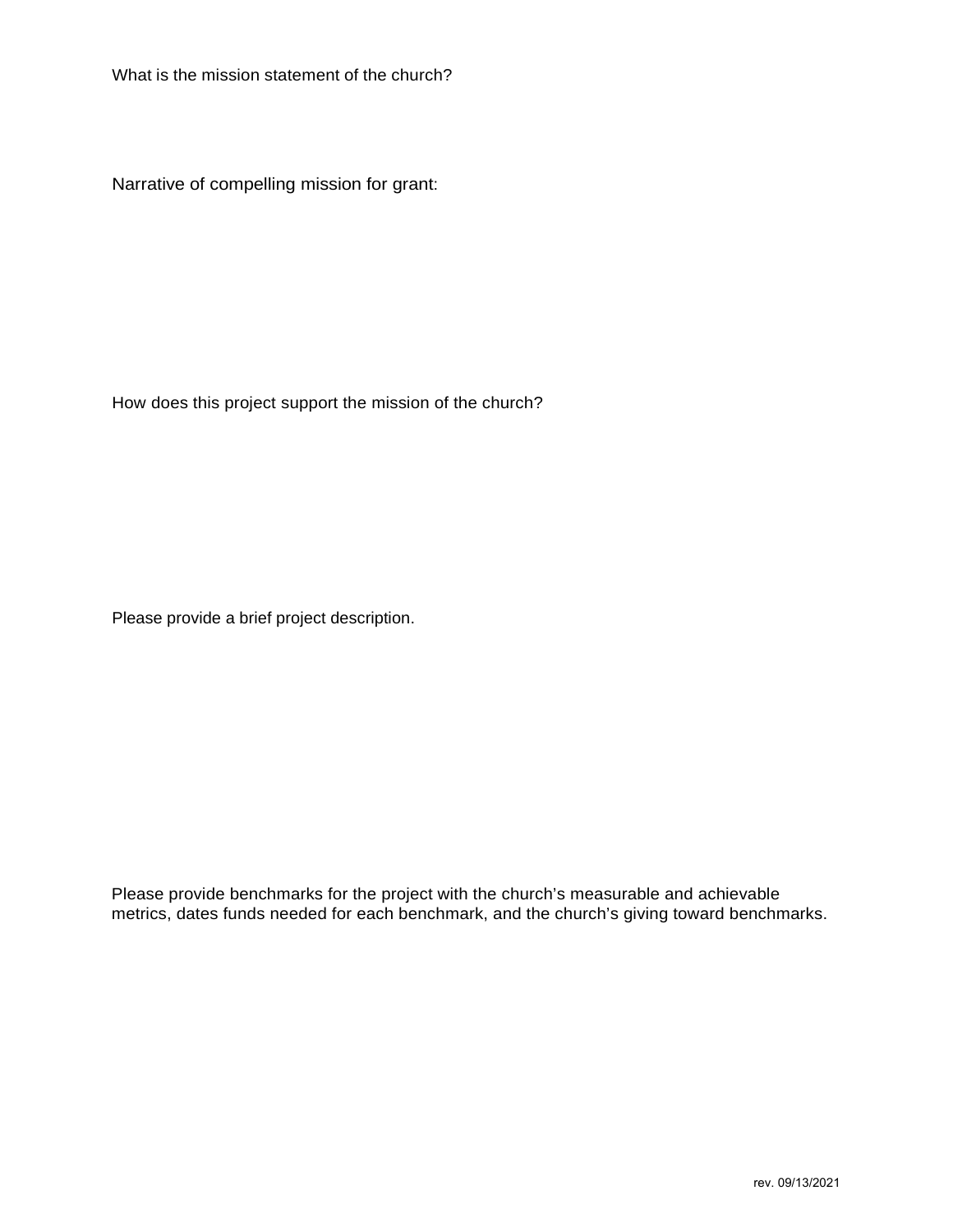What additional income revenue streams would support this project?

| Have you paid your apportionments in full during the last five years? $\Box$ Yes $\Box$ No |  |
|--------------------------------------------------------------------------------------------|--|
| If not, please explain:                                                                    |  |

## **Please fill in the following data:**

|                                                             | YEAR TO DATE<br><b>ACTUAL DATE</b> | <b>LAST YEAR'S</b><br><b>ACTUAL</b> | <b>PRIOR YEAR'S</b><br><b>ACTUAL</b> |
|-------------------------------------------------------------|------------------------------------|-------------------------------------|--------------------------------------|
|                                                             |                                    | <b>YEAR</b>                         | <b>YEAR</b>                          |
| INCOME (regular)                                            |                                    |                                     |                                      |
| INCOME (special)                                            |                                    |                                     |                                      |
| <b>EXPENSES</b> (operating)                                 |                                    |                                     |                                      |
| <b>ANNUAL DEBT SERVICE</b>                                  |                                    |                                     |                                      |
| <b>TOTAL DEBT</b>                                           |                                    |                                     |                                      |
| <b>CASH BALANCES (operating)</b>                            |                                    |                                     |                                      |
| <b>CASH BALANCES (other)</b>                                |                                    |                                     |                                      |
| <b>VALUE CHURCH COMPLEX</b>                                 |                                    |                                     |                                      |
| <b>VALUE - OTHER ASSETS</b><br>(vehicles, parsonages, etc.) |                                    |                                     |                                      |
| <b>APPORTIONMENTS</b>                                       |                                    |                                     |                                      |
| Percent paid                                                |                                    |                                     |                                      |
| <b>MEMBERSHIP</b>                                           |                                    |                                     |                                      |
| <b>AVG # AT WORSHIP</b>                                     |                                    |                                     |                                      |
| STAFF (full time equivalent)                                |                                    |                                     |                                      |